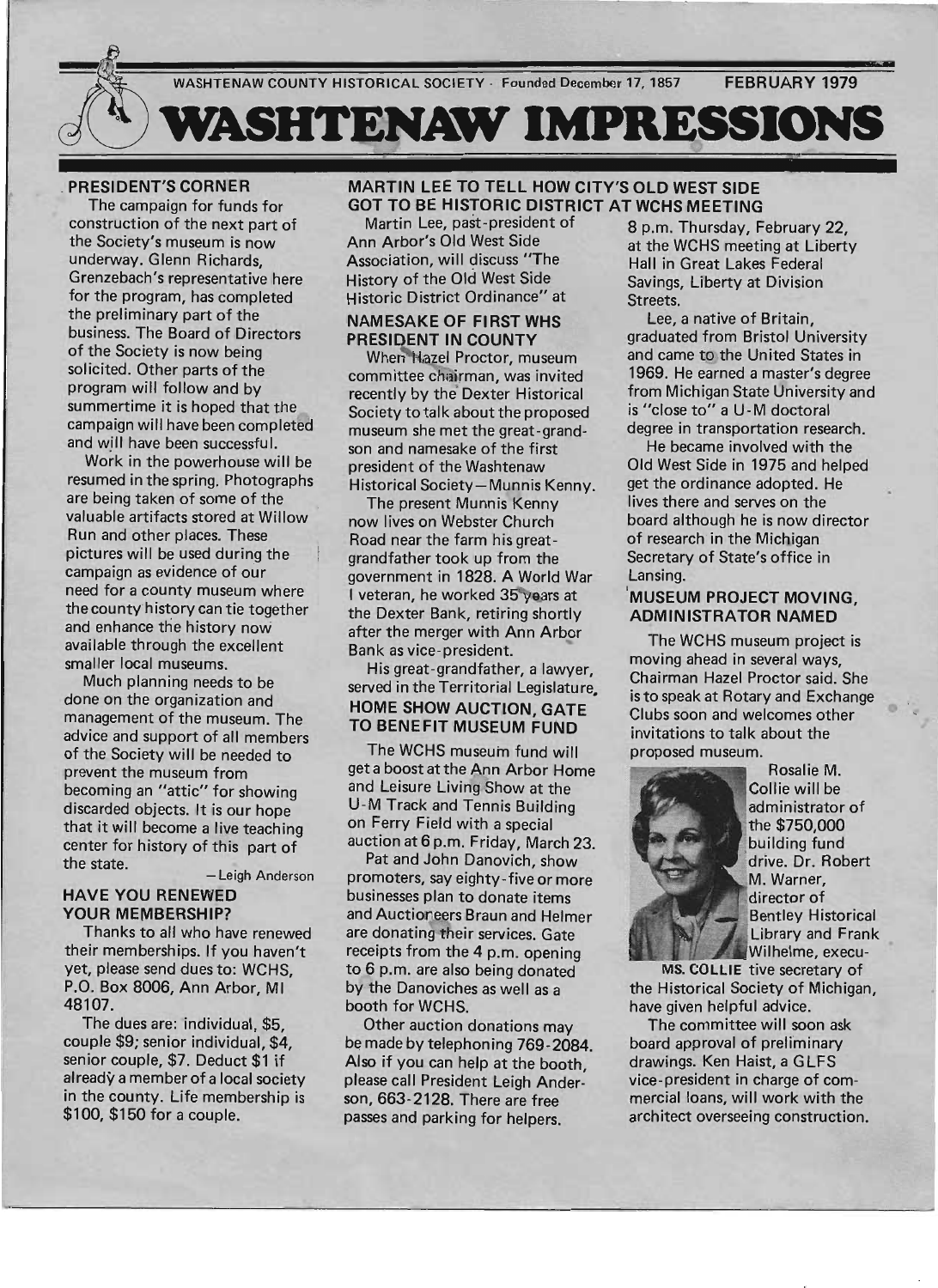# OLD SOURCES ANSWER NEW QUESTIONS **LOCAL HISTORY BOOMING AT BENTLEY**

Collecting historical materials about the state and University of Michigan can have unexpected implications the Bentley Historical Library staff has found.

A Russian researcher from MSU-Moscow State Universityand his mysterious companion came to use the library on the U-M North Campus. A Michigan Congressman started depositing his papers there and through an unprecedented series of events the Gerald R. Ford Presidential Library is under construction next door.

Those are a couple of implications mentioned by Dr. Robert M. Warner, director, and Mary Jo Pugh, reference archivist, in a dialogue at the WCHS January meeting at the library.

The Michigan Historical Collections, started in 1935, has been housed in Bentley Library since it was completed in 1973. It was named for the late Alvin Bentley who had the dubious distinction of being the only Congressman ever gunned down on the floor of the House of Representatives. He recovered and later was a U -M Regent. His widow donated half the funds to build it.

In collecting state and U-M history, "we have developed other themes that carry us far beyond Ann Arbor," Dr. Warner said. "We have wonderful material on the Philippines, for example, because of Mrs. Hayden's husband's papers and others, also on conservation and temperance and prohibition."

"We have assembled an enormous resource on Washtenaw County. I think probably Ann Arbor is the best documented community in the state and this society has played a very important role in that," he said.

"We have approximately 22 million manuscripts, a little over 30,000 volumes and 250,000 photographs," he said.

"Users come from all over the

world," Miss Pugh said. "You never know who's going to walk in the door and what questions they're going to ask.

"1 think one of the most interesting came from Turkey. A woman read that there was supposed to be a Dervish eating place in Taylor, Michigan, established in the 1920's, and she wanted to know if it was still there.

"1 never did find the answer. I called every Arab-sounding group I could think of in Taylor and Detroit.

"One of the other questions that we get often-in letters on yellow sheets of paper, hand printed, 'Please send me all the information you have on Michigan Indians. I need it for Friday'.

"About 54 percent of our users come from the U-M. We serve as a laboratory for many history classes, also library science, landscape architecture, journalism and other departments.

"About 20 percent come from other academic institutions-last year we had 24 Michigan and 45 non-Michigan universities represented from Louisiana to Maine to California to Washington and 13 foreign institutions.

"People came from Scotland, Japan and Australia, many to use the Philippines collection," she continued. "Another 15 percent, not affiliated with academic institutions, are interested in a variety of local history and preservation projects. The last ten percent are genealogists."

"You can learn a lot about society's interests and values in the kinds of things they are studying," Dr. Warner noted. "When I started (25 years ago) political and military history were very high priority items. Local history is very interesting now."

"Academic departments of history may have declining enrollments," Miss Pugh said,

"but in terms of public uses of history at the grass roots level, we have seen an extraordinary increase. "

"Historic preservation is an example. It is now a matter of public policy to revitalize downtown areas. People are restoring older homes and want to know how to do it right.

"Academic historians are interested in the impact of electricity on family structure. Sociologists are looking at how use of the front porch has changed -at how Americans seem to be oriented to their backyards. Another spin -off is land -use planning. Two Eastern Michigan University geographers are working on the development of the Huron River Valley. The Washtenaw County Drain Commission has been out here to see where old watercourses went on old maps. Landscape architects have been planning landscaping for historic sites-such as Cobblestone Farm.

"All kinds of social historians are out here," she continued. "One is studying the relationship of poverty and the law in midnineteenth century. She's looking at welfare, census and justice of the peace records. We have a person working on delivery of health care from about 1880 to 1920as it became professionalized. We have another study on deatha brand new area of study. A young woman worked on the emergence of women schoolteachers in Washtenaw County from 1830-1860."

In response to a question, she said the Russian was working on the labor movement and the New Deal. He used the Frank Murphy papers and Senator Arthur Vandenberg papers in relation to US-Soviet relations in World War II.

"He really wasn't looking for this but was tickled to find letters exchanged between the distinguished Russian scientist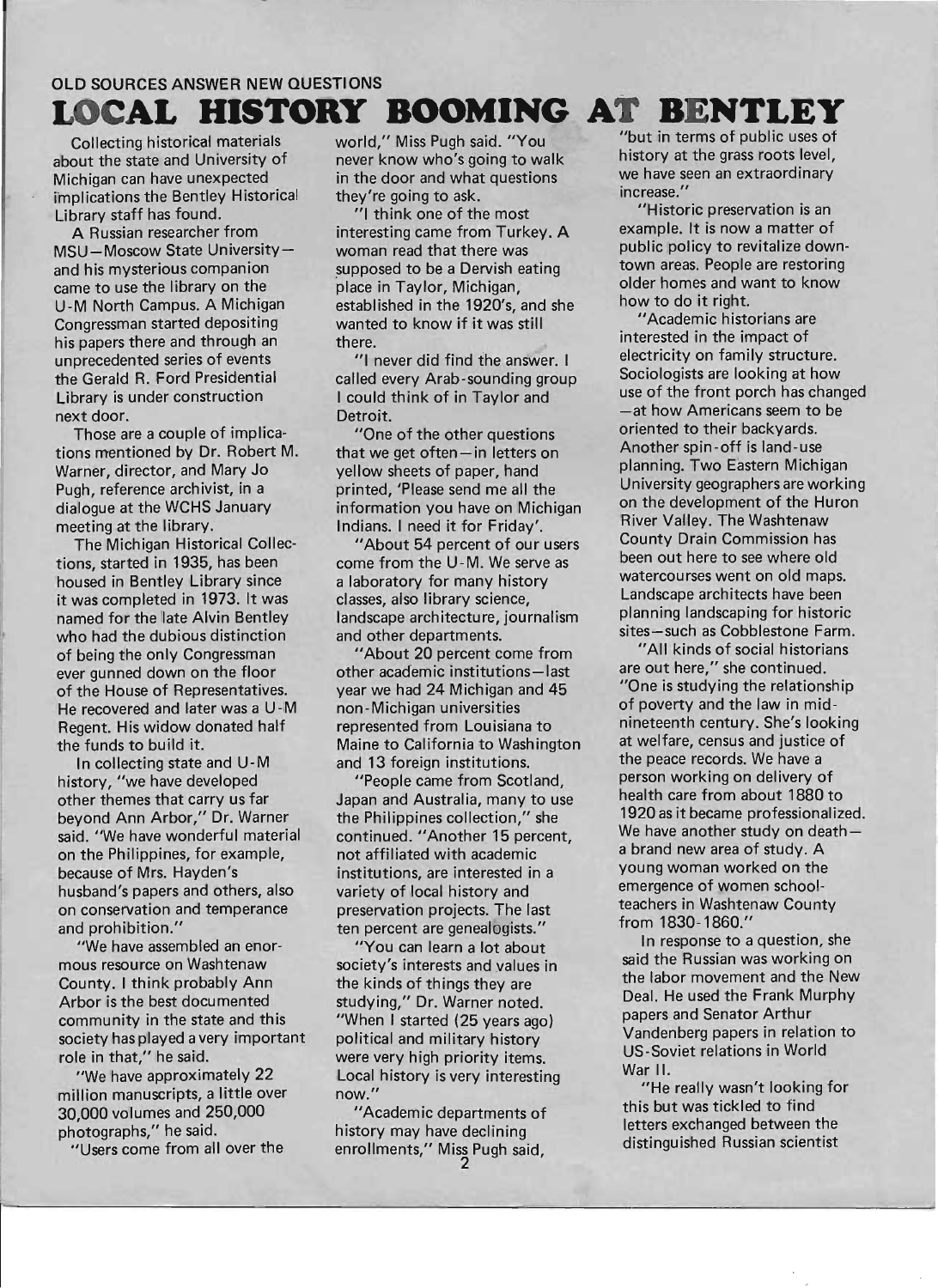Pavlov and John Harvey Kellogg of Battle Creek," Dr. Warner noted.

We have the Washtenaw County census for 1850. Many use the census to trace genealogy, she noted, but with computers and statistical methods demographers and social historians can use these records in new ways-such as for social mobility studies.

Censuses before 1850 gave you just the head count, she said. The 1850 and later censuses were much more detailed, she explained. They include the name of every person in the family, age, sex, race, occupation of males, value of real estate owned, place of birth, and whether the person attended school during the year.

There'were also detailed schedules for agriculture and industry listing numbers of animals and amounts of crops grown. People doing land use studies can match these up with maps and see what kinds of agriculture<br>was being done at different times. was being done at different times.<br>For each industry, it tells the product made, materials used, numbers of men and women employed and average wages of each. Those interested in women's history can see what industries women moved into first and get some idea of wage differentials.

> Women's history is a very big topic right now, Dr. Warner noted. By the way, Ann Arbor has one of the best computer-produced archives in the country at the U-M Institute for Social Research, he added.

Among their Washtenaw County records are the records of the superintendents of the poor for the 1850's-the first welfare.

"I noticed on April 5, 1850, the board took an assignment of the property of Mrs. Maria Bailey for compensation for her maintenance. They proceeded to 'bind' children left destitute, for example, 'May Brown, female pauper aged seven, bound last November to Charles Adams of Scio until she arrives at age 18' and 'John Dunn, male pauper age 12, to F. D. Wilson of



Courtesy of Michigan Historical Collections, Bentley Library, U-M

Ella Fuller Photo This picture from a glass negative was taken by an Augusta township farm wife in the early 1900's. Ypsilanti to the trade of farming until he arrives at age 21'.

"Recently we've gotten the earliest minutes of the village of Ann Arbor from 1834, some in Founder John Allen's own hand, she said. The book was found in a barn in Dexter.

"Some ordinances sound very familiar today," she noted, "for example, an ordinance on dogs. There's an ordinance on running horses and selling liquors. If you run a horse through town you are liable to a \$10 fine and you can't sell liquor without a license.

"Finding of this book points up the fact," Dr. Warner said, "there are still hidden treasures around."

Other records shown were justice of the peace records for the 1850's, church and business records, an 1831 letter about life in Ann Arbor, John Allen's original plat of Ann Arbor and some photograph collections of Ella Fuller, and Bach and Allmendinger family albums.

In Saline Presbyterian Church records, "Brethren Gregory and Wood visited Julia Moore, could not get her to see her sin in the violation of the Sabbath, would make no confession to wipe away the sting and reproach brought upon religion." The church voted to suspend her until she repented.

E. W. Morgan apparently developed his own credit rating system in the 1840's and 1850's. It is part of the archive of the Hicks family who were very active members of the Society.

Morgan was very candid, Miss ugh noted. Of Christian Eberbach & Co. he said, "Sells for cash only. Has cap ital of \$1,500. Is thoroughly educated as a chemist and apothecary in Germany. Has been for several years a clerk in Philadelphia and Ann Arbor. He is a very prescient, economical, industrious man." He goes on to predict great things for him.

Of George Hill who did have a very checkered career, Morgan said he was "a perfect riddle and a difficult one to guess." Hill built a local opera house, Hill Street was named after him, he was secretary of Dakota Territory but he died a drunkard in Detroit, it was noted.

Morgan commented on three women, all milliners.

This document is unique, Dr. Warner said. Other archivists have not heard of one like it.

One of our prize possessions, Miss Pugh continued, is a letter from Lucy Stowe Morgan to her family in Connecticut about her marriage and life in Ann Arbor in 1831. She used every scrap of paper. She listed every item of furniture and goods in her house. She sketched a map of Jacksonburgh (Jackson) where she successfully speculated in real estate,

Mrs. Morgan writes about the young women who visit and marry here, urges a female relative to come and be company for her and says there is "still an abundance of old bachelors left."

In the past historians often used pictures as an afterthought, Miss Pugh said. "But with new kinds of questions people are asking about architecture, landscaping and material culture, they are being used as primary sources.

"Some of you may have seen the article about the Ella Fuller photograph collection in the January Chronicle of the Historical Society of Michigan. The pictures were taken near Ypsilanti around the turn of the century. Mrs. Fuller shows aspects of life that are seldom documented in photographs. The article by May Davis Hill (curator of photographic